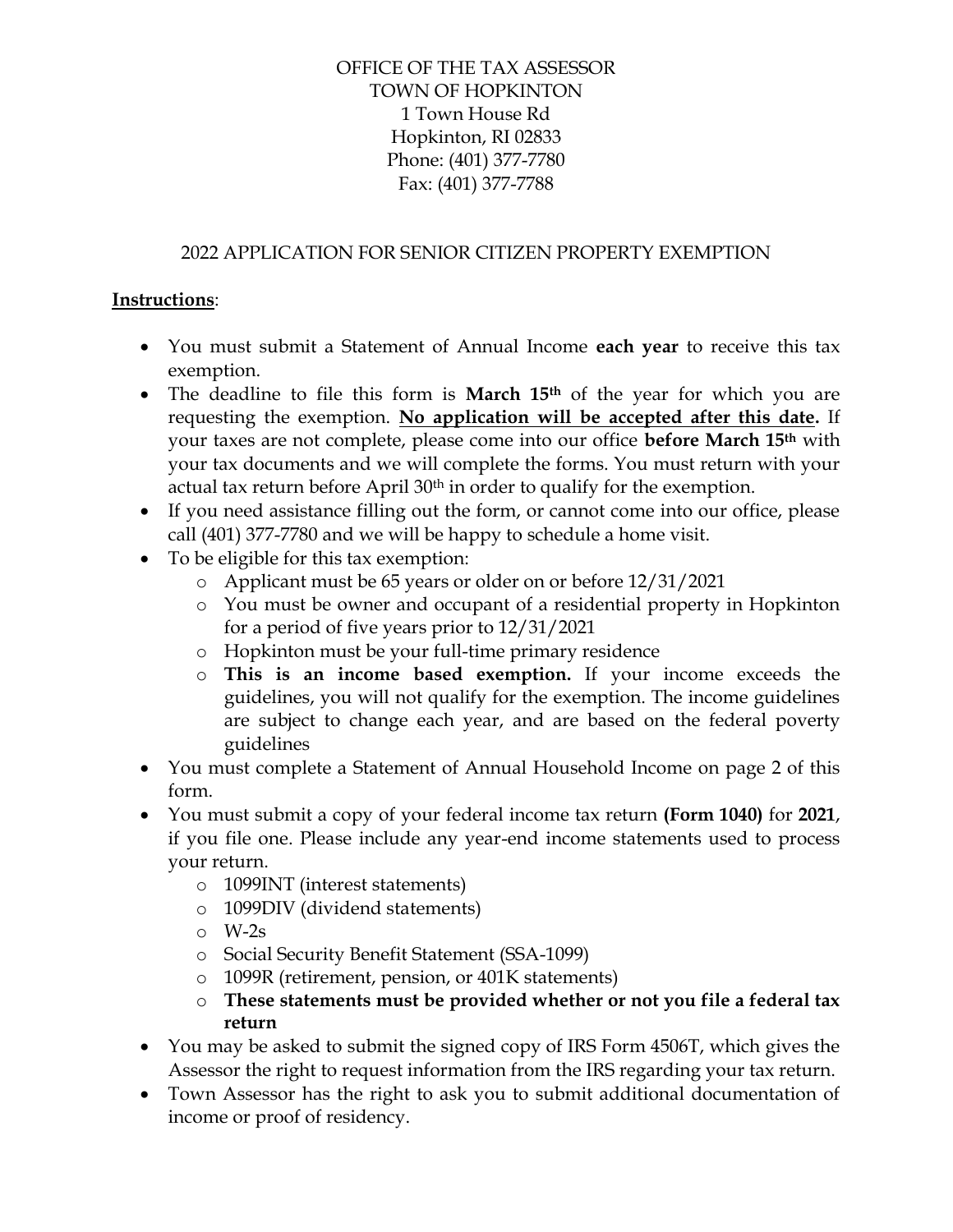### **Town of Hopkinton Senior Exemption Application**

|                                                                              |                                                     | D/O/B                                                                            |  |  |
|------------------------------------------------------------------------------|-----------------------------------------------------|----------------------------------------------------------------------------------|--|--|
|                                                                              |                                                     | Marital Status: Name of Spouse if married: Name of Spouse is married:            |  |  |
| Spouse's D/O/B:                                                              |                                                     |                                                                                  |  |  |
|                                                                              |                                                     |                                                                                  |  |  |
|                                                                              |                                                     |                                                                                  |  |  |
|                                                                              |                                                     |                                                                                  |  |  |
|                                                                              |                                                     |                                                                                  |  |  |
|                                                                              |                                                     | Home Cell Cell Email                                                             |  |  |
|                                                                              | Number of persons residing at residence: __________ |                                                                                  |  |  |
|                                                                              |                                                     |                                                                                  |  |  |
|                                                                              |                                                     |                                                                                  |  |  |
|                                                                              |                                                     | Do you reside at above address for 12 months each year? ________________________ |  |  |
|                                                                              |                                                     | Do you own any other property in Hopkinton or any other city or state?           |  |  |
|                                                                              |                                                     |                                                                                  |  |  |
| Do you receive a Senior Exemption or Homestead Exemption in any other state? |                                                     |                                                                                  |  |  |
|                                                                              |                                                     |                                                                                  |  |  |
|                                                                              |                                                     |                                                                                  |  |  |
|                                                                              |                                                     |                                                                                  |  |  |

# **ALTERNATE CONTACT INFORMATION**

Please provide us with the contact information of a family member not residing with you.

| City/State/Zip                                 |  |  |  |  |
|------------------------------------------------|--|--|--|--|
| $Home \_$ $Cell \_$                            |  |  |  |  |
|                                                |  |  |  |  |
|                                                |  |  |  |  |
|                                                |  |  |  |  |
| ASSESSOR USE: Book: Page Rec. Date Map Map Lot |  |  |  |  |
|                                                |  |  |  |  |